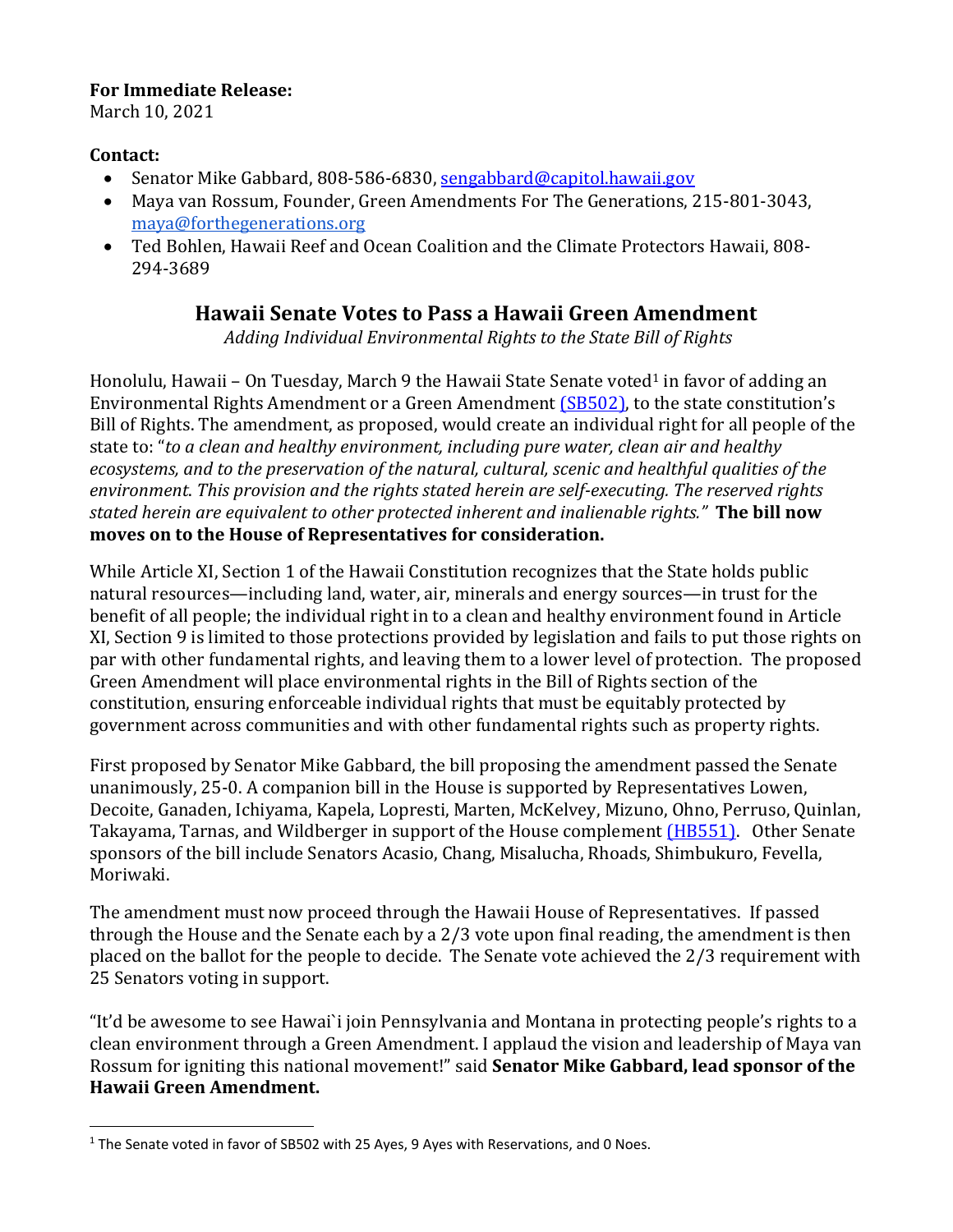"Hawaii is on the leading edge of the national movement to recognize environmental rights as fundamental, inalienable rights deserving the same highest protection that is currently given to speech, religious, civil and property rights," said **Maya van Rossum, author of the book The Green Amendment and founder of the organization [Green Amendments For The](http://www.forthegenerations.org/)  [Generations](http://www.forthegenerations.org/)**, seeking to inspire constitutional environmental rights nationally. "If Hawaii passes this amendment through the process it may be the first state, or one of only a very few, in the modern era to provide this much needed, highest constitutional protection," added van Rossum.

"It is time for Hawaii to recognize environmental rights as fundamental. As an island state, we are dependent on a clean environment and healthy ecosystems (such as coral reefs) for our recreation, our economy, and protection of our shorelines" said **Ted Bohlen of Hawaii Reef and Ocean Coalition and the Climate Protectors Hawaii.** "A higher level of protection is needed."

"Passage of the Hawaiʻi Green Amendment in the State Senate is a step in the right direction. It means that we are one step closer to securing a livable future for our children in Hawaiʻi. We await its passage in the State House with hope and trust," said **Dyson Chee, Advocacy Director of The Hawai'i Youth Climate Coalition.**

"A green amendment would be a powerful way to respond to the climate crisis and ensure our collective right to clean air, clean water, and a healthy environment," said **Doorae Shin, O'ahu Chapter Coordinator of Surfrider Foundation.**

Montana and Pennsylvania currently protect environmental rights as an inalienable right in the Bill of Rights section of the state Constitution. But the Green Amendments For The Generations movement is gaining traction and has inspired Green Amendment proposals in 10 states. In New York a similar amendment has made it through the legislative process and will be on the November 2021 ballot for a vote by the people. In other states the process is ongoing.

"Our current system of environmental laws and government, in Hawaii and nationwide, focuses on permitting pollution rather than preventing it. By contrast, constitutional Green Amendments ensure government officials are making informed decisions focused on protecting environmental rights from the beginning of the decision-making process when protection is best accomplished. Green Amendments are also powerful for advancing environmental justice protections by ensuring government officials are protecting the environmental rights of all people and are constitutionally prohibited from creating environmental sacrifice zones," **added van Rossum**.

To learn more about the Hawaii Green Amendment movement, visit [www.HIGreenAmendment.org](http://www.higreenamendment.org/)

To learn more about the national Green Amendment movement, visit [www.ForTheGenerations.org](http://www.forthegenerations.org/)

## **Remarks of Senator Mike Gabbard, lead sponsor of SB502 SD2 i.e. the Green Amendment, as the proposal was advancing to a vote at the March 9, 2021 Senate session**

SB 502 SD2 – Green Amendment

• Mr. President, I rise in strong support of SB 502 SD2.